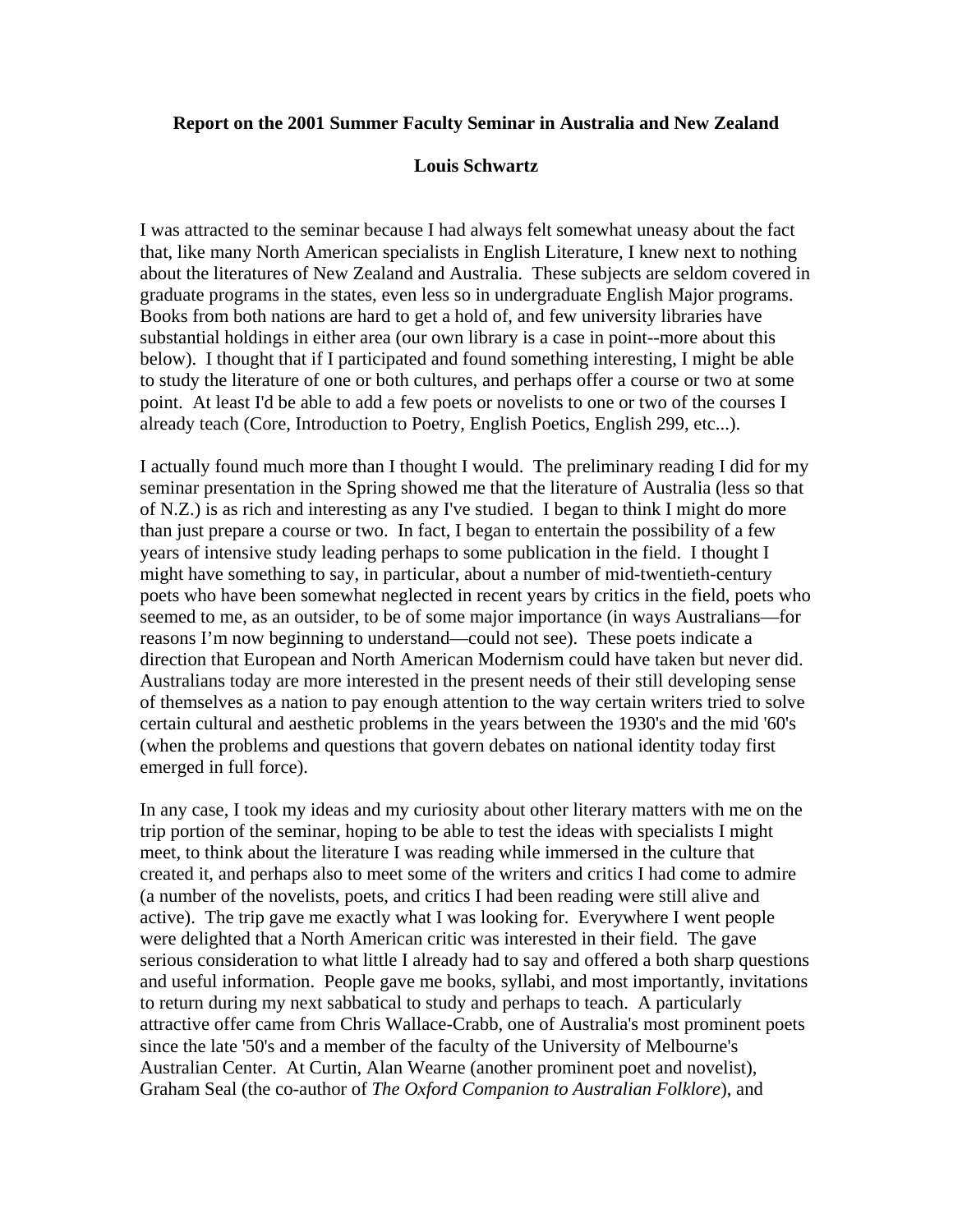Richard Nile (Director of Curtin's Australian Studies Program and editor of several important journals and book series on Australian Culture) were also particularly generous with their time. I am planning to seek funding for a trip back for several months during my sabbatical year (perhaps to the Australian Center in Melbourne, where I can have an office, library privileges, and the company, conversation, and connections of the Center's faculty while I pursue a research program in Mid-twentieth-century Australian Poetry).

I was also able to spend a significant amount of time in the libraries of all four of the institutions we visited and have begun to compile a list of books we will need to build a modest collection here. With a little effort we should be able to create a collection appropriate for serious undergraduate research, as well as for my own future studies. Long trawls through new and used bookstores also enabled me to purchase about 50 books of my own for research purposes, a good basic start on a reading list I look forward to working my way through over the next few years.

In a nutshell, the seminar has enabled me to seriously contemplate pursuing a new secondary specialty, one that promises to enrich my own intellectual life as well as the English program here at U. of R.

While in New Zealand, I also had the pleasure of meeting with and presenting my research on Milton to a group of undergraduates who were studying with my colleague John Hale of the University of Otago. New Zealand offers a different kind of opportunity for me. Should I decide to pursue the possibility of a faculty exchange with a member of the Otago English Department, I would be able to make extensive use of the Turnbull Collection at the National Library in Wellington on the North Island. This, surprisingly enough, is one of the finest collections in the world pertaining to John Milton and 17thcentury England. A semester at Otago, with frequent trips up to Wellington would constitute a major research opportunity for me in my primary field of interest. In any case I'm grateful for the opportunity to spend some time with John and his students. This strengthened a valuable professional relationship that until now has had to be conducted by e-mail and occasionally at conferences.

The trip also allowed me to get a very clear and detailed picture of what students might expect should they choose to study at any one of the four institutions we visited. I feel confident in my ability to offer quality advising to any students contemplating one of these programs. I was especially impressed with the people at Otago and at Curtin. While Curtin may not be the best place for an English Major to study (doing so would require very careful planning in terms of our major, since students would not be able to take many courses that fulfill our requirements), I would recommend the program highly to any students interested in International Relations (especially in Asia), History, Biology, and Service Learning. Otago, on the other hand, is an excellent place for English Majors, and I think, of all the places we visited, it's the place that offers the highest level of direct integration with the local culture. Macquarie and Melbourne offer different advantages (mostly those that come with studying in a major city), although only Melbourne offers enough courses for English Department credit.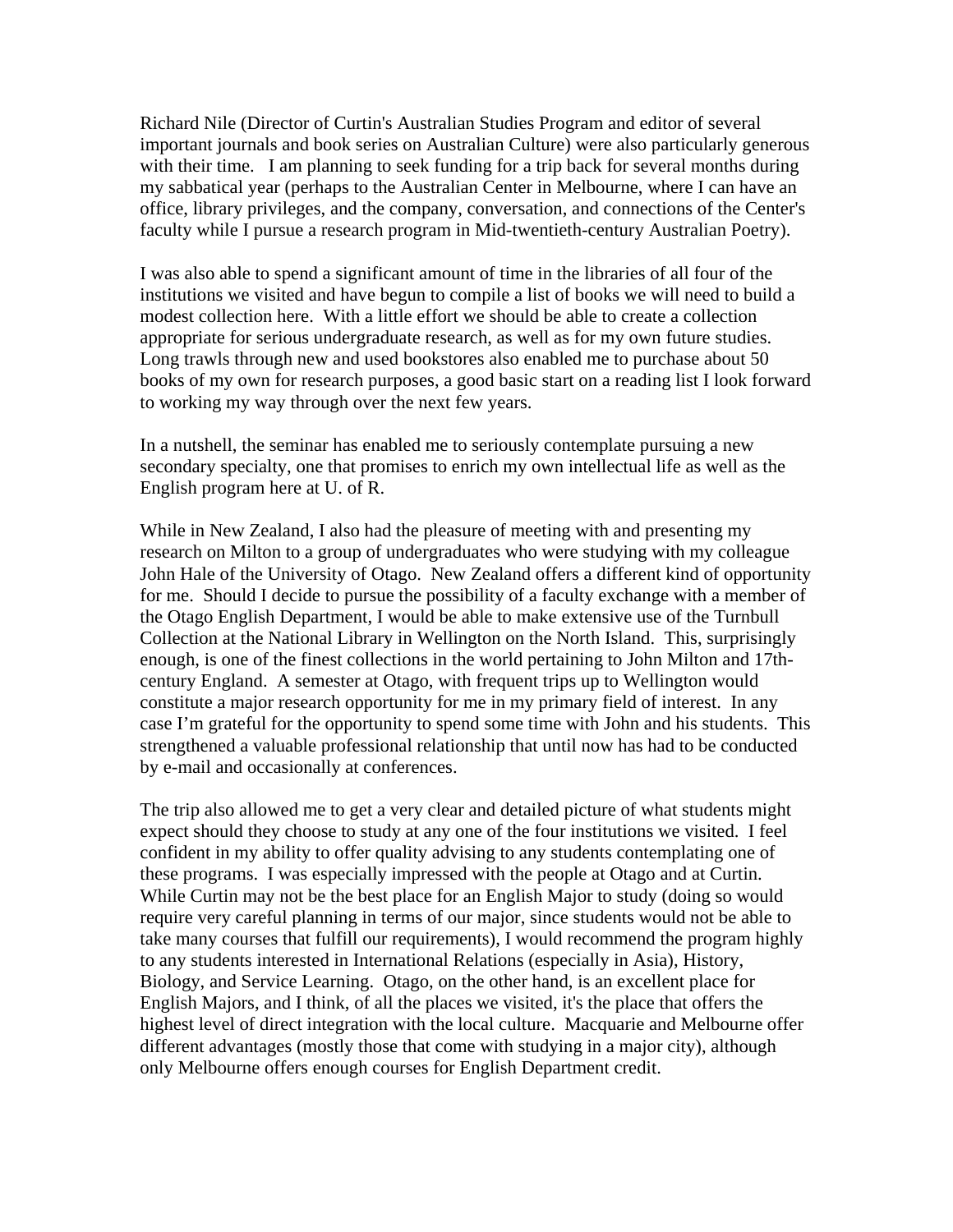All of this has been of very tangible use to me professionally and intellectually, but perhaps as important—perhaps more in important in certain ways—have been the less tangible results of my participation in the seminar. Nothing can replace the effect of even a short visit to a place if you are trying to understand its culture in any depth. Just one visit, by providing a fully three dimensional and fully sensual experience of a place along with a few brief social encounters with the people who live there, is worth any number of hours in a library. In fact, a visit, especially one as intensive and well guided as the seminar offers can give a local habitation and a name to the various things one encounters while doing research or while analyzing and enjoying a novel or a poem. My experiences in China in 1991 have had a lasting effect on the way I think about that part of the world to this day. It has also given me much greater confidence in my treatment of Chinese texts in the classroom (I still regularly teach several Chinese texts in Core). I had studied Chinese history and philosophy as an undergraduate, but those few weeks in 1991 had the effect of bringing my "book-knowledge" into focus in a way I could use much more effectively in my teaching.

I've also benefited incalculably from the experience of traveling in close quarters with groups of my colleagues. Causal professional acquaintances have become friendships, friendships have been deepened, and intellectual relationships have been enriched in ways that are hard to quantify, but that have had a profoundly positive effect on my professional life.

What follows is a revised and expanded version of the outline of Australian Literature that I worked on for my seminar presentation in the spring. I am also working on a list of books that I propose the library purchase, but I haven't gotten far enough in that process to include the list itself in this report.

I've revised the original presentation outline to make it serve as a rough outline of the course on Australian Poetry that I hope to teach in a year or so.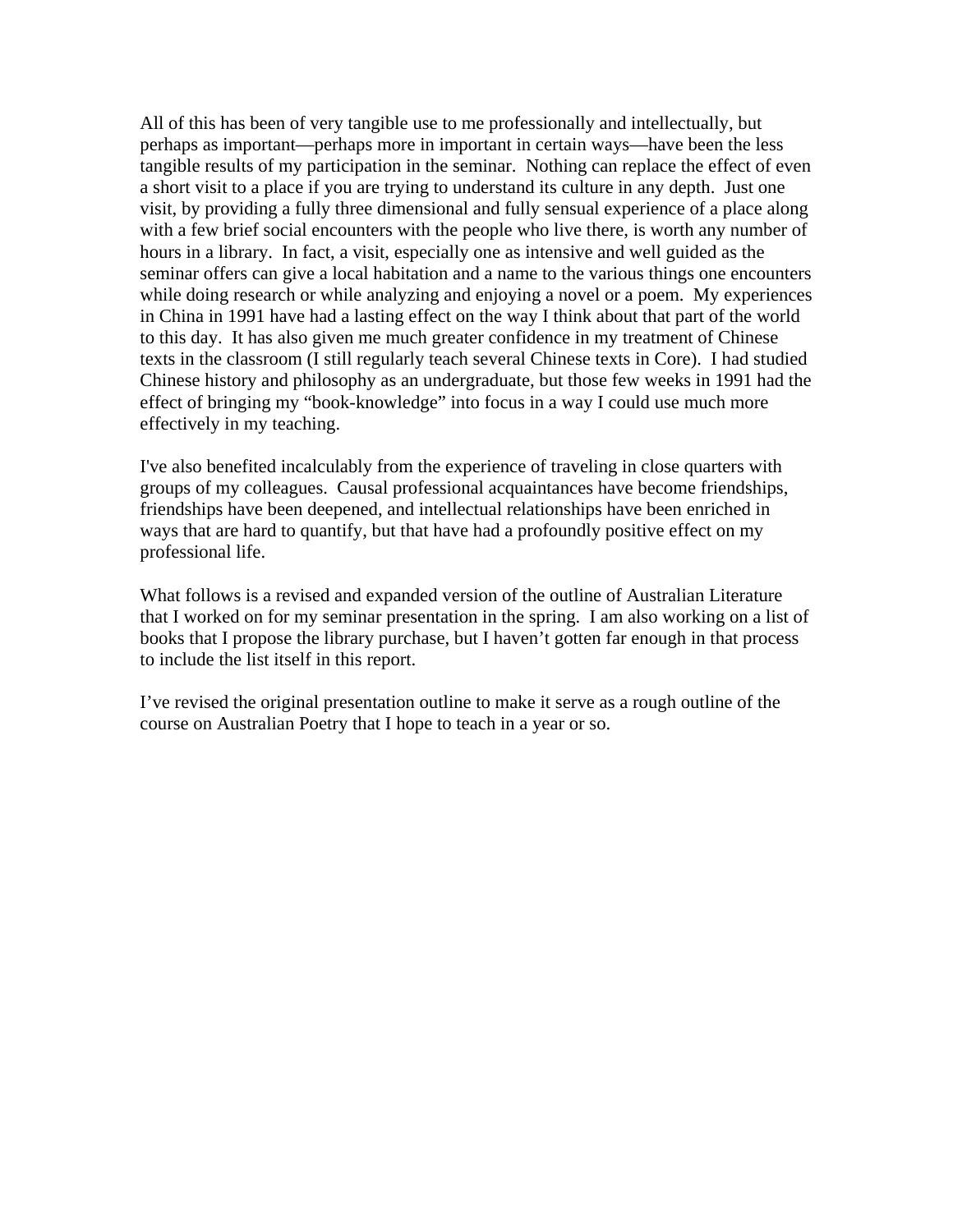## **Australian Literature (esp. Poetry) a Rough Course Outline:**

Following the recommendations and models I received and came across in Australia, I've decided to organize the course by paying attention to the development of a distinctly Australian literary tradition. I will pay particular attention to the self-consciousness of the process and to the way it changed shape in response to changes in Australian national self-consciousness from the dynamics of the early colonial situation to Australia's present struggle to define itself in the multicultural context of modern Australasia..

### **Some Basic Definitions:**

Of course the oldest literature on the continent is the oral, ritual literature of the Aboriginal Peoples. It's not really what we think of in Western terms as "literature" per se, but there is disagreement about what this fact means. We'll discuss this problem later in the term when we deal with modern Aboriginal poets. What people usually mean nowadays when they say "Aboriginal Literature" is largely a modern phenomenon, beginning with the publication of the first important works by modern Aboriginal writers as part of the general cultural ferment of the 1960's. Aboriginal writing in English, especially autobiographies and semi-autobiographical novels, is perhaps the most vibrant writing going on today in Australia.

As far as White Australian (or Euro-Australian) Literature is concerned, there's a good deal of disagreement about sub-periods, about how particular writers fit into particular periods, about when one period ended and the next began, about what caused one to give way to the next, and about what was really going on in them at any given time. Most writers, literary scholars, and critics, however, tend to think of Euro-Australian Literary History as having progressed through four major phases:

- 1) **The "Colonial Period:"** Roughly from the landing of the "First Fleet" in 1788 to the later  $19<sup>th</sup>$  Century. Two kinds of "Convict" and/or "Bush" Ballad or Song:
	- a) Professionally written Broadside Ballads written in Great Britain (example: "Van Diemen's Land"). These were mostly written as "warnings" against the sort of "antisocial" (often that meant politically or economically rebellious) behavior that led to deportation). The tone of these texts is largely didactic, but often appealed, perhaps unconsciously, to fantasies of rebellion and escape. The texts then take on a tragic caste, and deportation seems less like punishment than like the sadly inevitable revenge of an unfair universe on a human urge for freedom.
	- b) Those written by convict writers themselves, or emerging orally from convict and bush culture (examples: "Jim Jones at Botany Bay," anon., but attributed to Frank Macnamara [Frank "the Poet"], "The Wild Colonial Boy," "The Dying Stockman"). Here the tragic tone is deliberate and emphatic, although it is often expressed in explicitly socio-economic terms. Notice in particular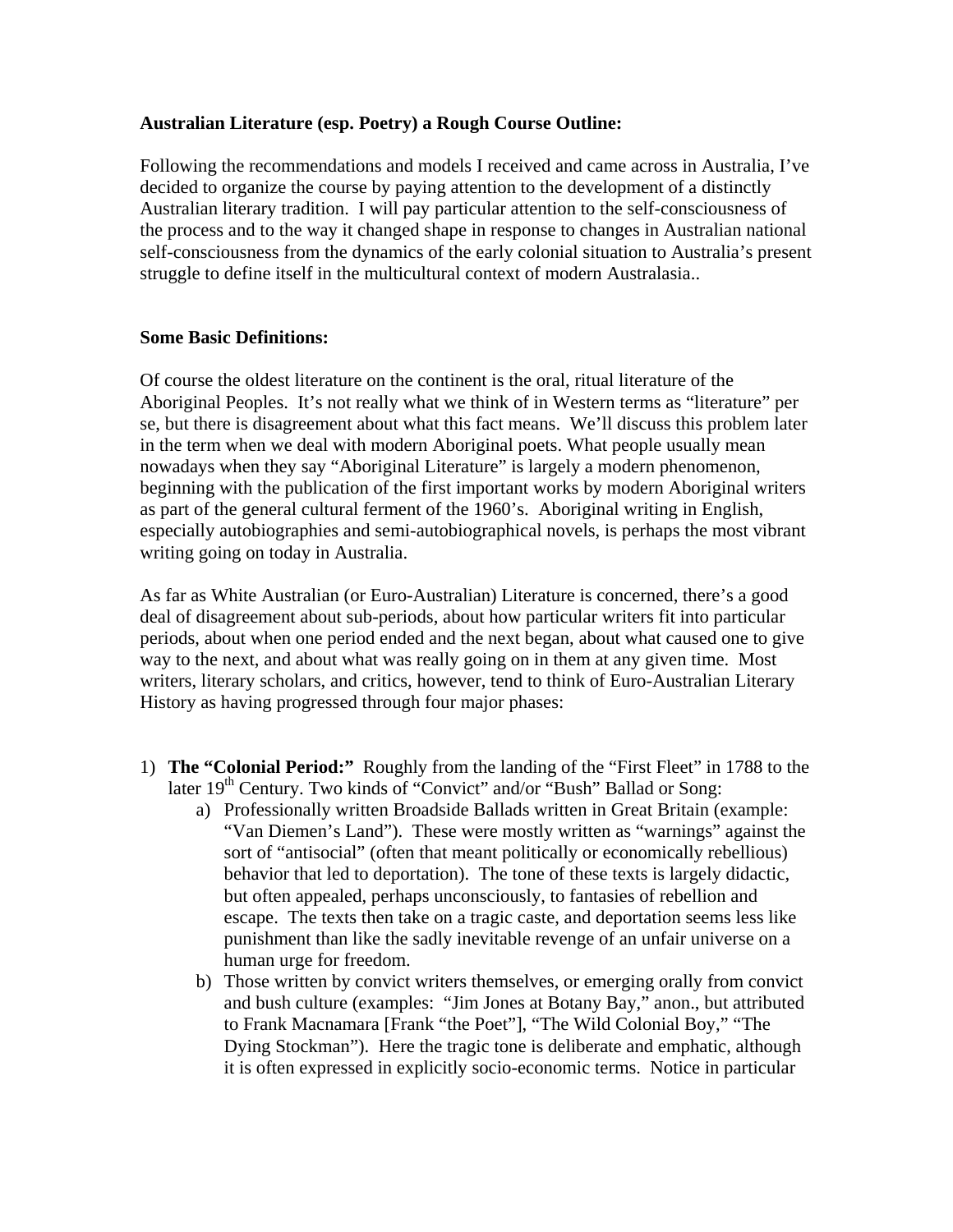the significance of poaching as a crime singled out for punishment by deportation, and Jim Jones' reference to his jailors as "tyrants."

- c) Also satiric newspaper verse, a popular theater under tight government control, historical and adventure fiction, and a few attempts at a "serious" Australian Poetry that could rival that of Europe (for example, Charles Harpur's *The Creek of the Four Graves*). Most of the writers of "serious" poetry were more important to later  $20<sup>th</sup>$ -century writers and critics in search of early evidence of a "National Literature" than they were important at the time. Charles Harpur's ambitious narrative poems, which tried to tell stories of the settlement of the land using the conventions of European Epic, were for example almost completely ignored in his day, although they are now thought to be among the important works of the  $19<sup>th</sup>$  Century.
- 2) **The "Federation Period:"** Roughly from the later decades of the 19<sup>th</sup> Century to the 1920's (it's climax comes in the 1890's). This is the first period in which it becomes possible to identify a self-conscious movement among writers to create a "National Literature." The key genres are starkly realist fiction (Henry Lawson) and the Literary Ballad (A.B. "Banjo" Patterson's "The Man from Snowy River," "Waltzing Matilda"). These become associated with the emerging sense of a "National Character" and national "Myth" that emerged along with the movement toward Federation. This period also saw the emergence of a popular Middle-Class theater under the patronage of the powerful Bourgeoisie that arose in the wake of the Goldrush. Realism was thought of as and essentially democratic form designed to record the real, material conditions of the common people (in both city and the bush, but in the latter more influentially). The Bushranger and Convict Ballads were seen as an authentically Australian folk form that could be adapted by educated, urban writers for the purposes of creating a "National Myth." As in the U.S., these attitudes were adopted in conscious rejection of the genres associated with European "high" culture, which were thought of as "aristocratic" (no epics or tragedies, mate! Just novels and ballads, thank you very much!). The myth these works expressed concerned a fiercely independent man, tied to other men like himself by bonds of "mateship" in a harsh and unforgiving landscape. There is an aspect of pastoralism in this, but it is not idyllic. The city is seen as a place of compromise and corruption, the bush as a place that can cleanse the soul and toughen the body. The land is something upon which the human will can be imposed, but only so far. It never yields fully, and therefore requires constant effort. The human will is usually defeated in the end, but only after an ennobling struggle. The movement was very successful and still constitutes the center of Australian Literary consciousness, even for those critical of the ideology that originally underwrote it—which was Nationalist, Masculinist, and "White" (in brutal opposition to, or in either blithe or sentimental dismissal of, whatever was thought to be "Aboriginal," or "Black").

"Waltzing Matilda" and "The Man from Snowy River" are emblematic poetic works of this period. "Matilda" is itself a very interesting—and pedagogically useful—text for decoding. It, like much of the poetry of the period, recasts motifs derived from the earlier convict and bushranger ballads in a self-consciously populist literary form.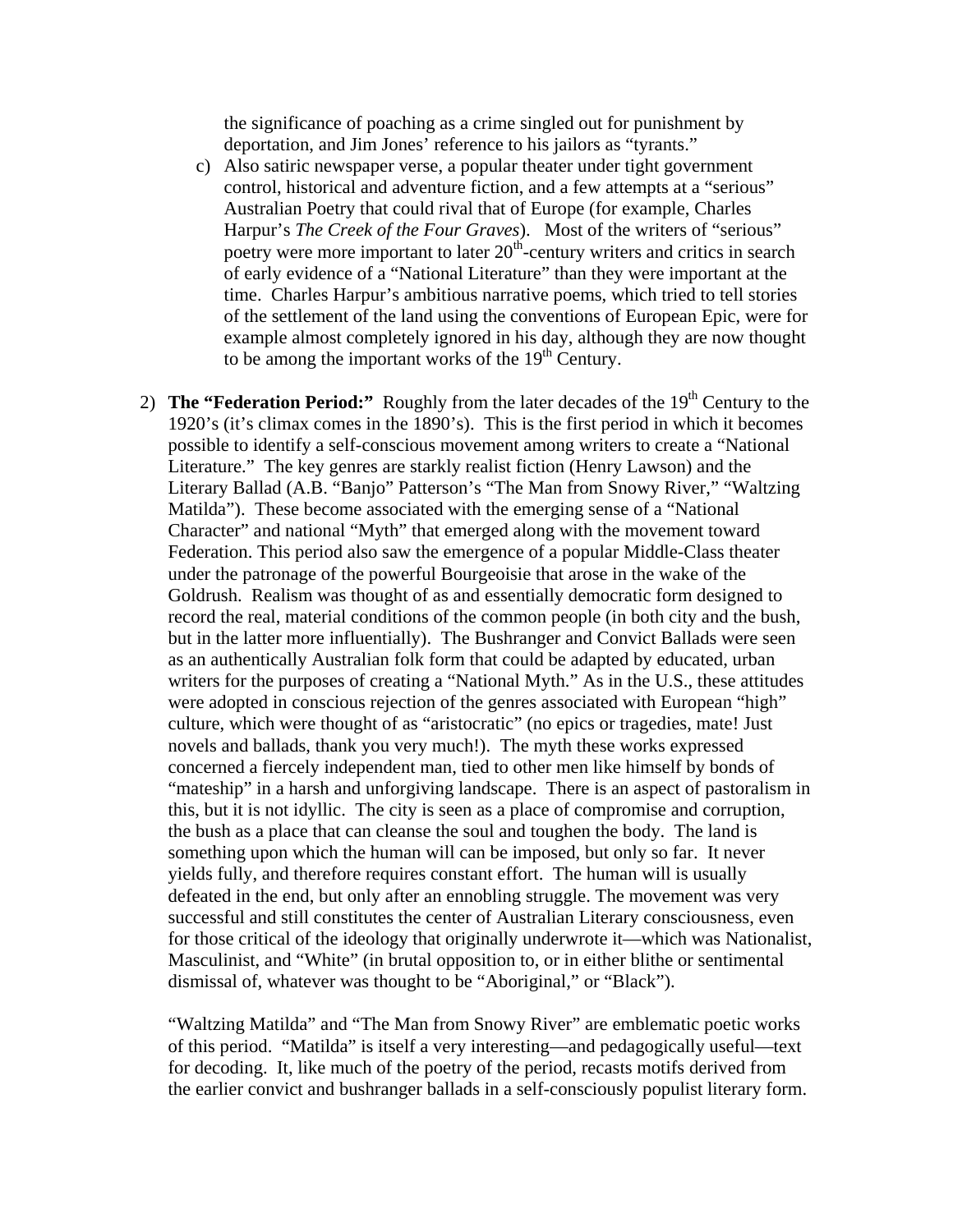Paterson's work remains the most successful example of the attempt to create a native literary form from the century-old folk culture that had arisen with deportation. "Matilda" reframes the situation of Jim Jones and the various protagonists of Macnamara's ballads in a contemporary setting. The swagman is a victim of the severe repression of several strikes by sheep workers. He is wandering in search of work that cannot be found. The military connotation of his wandering is important (to go "Waltzing Matilda" is a phrase brought to Australia by German immigrants, many of whom took jobs shearing sheep. It's referred originally to the women who used to follow soldiers as the marched, but later came to meant the bundled blankets carried by the soldiers—both the blankets and the women were there to "keep the soldiers warm and comfortable). Notice that the crime he commits in order to feed himself is, again, poaching. The Squatter represents the attempt by a nascent ruling class to re-impose the social hierarchies of English life on the new colonial land.

At the tail-end of this period, with the experience of WWI, the image of the Brave Bushman dovetails with what some critics nowadays refer to and the "ANZAC Myth," the figure of the brave Australian Soldier who proves his nation's worth by dying for England in the war. The experience of the war produced a great load of war poems, ballads, songs and novels.

3) **The "Modernist Period"** (sometimes referred to as the "Pre-Academic Period," although the tail end of the period really marks the beginning of academic consideration of the Australian Literary Tradition): Roughly from the 1920's to the late 50's/early 60's. It is in this period that the main currents of European and North American Modernism begin to influence Australian writers. See poems by Slessor, Wright, Campbell, McAuley. Novels of Patrick White. Along with this emerges, or perhaps reemerges, a desire for international recognition on international terms. This creates a good deal of conflict. First resistance arose from those who wished to keep the newly emergent Australian Tradition free from contamination. Modernism, not without some warrant, was assailed as intellectually elitist and anti-democratic. It was also called "effeminate," given its rejection of the Myths of ANZAC and The Bush. Just as the writers of the 1890's were, the new writers were urban and university educated, but unlike Paterson, Lawson, et al., they wrote as if they were, and for an audience of urban intellectuals and bohemians who wanted to see themselves and their concerns reflected in writing. This new writing took roughly two different forms, with their attendant feuding "movements." One was deeply influenced by the major currents of the European and North American avant-garde (especially Surrealism), the other by the more mainstream (if you can call them that) currents of Modernism (Yeats, Eliot, and Frost, later Auden were key influences among the poets). These more conservative, and ultimately more successful and influential writers, tended to preserve traditional metrical forms, although they experimented with them and some wrote in free-verse. In fiction we see the emergence of an Australian version of the modern psychological realism, with serious and ambitious philosophical and metaphysical concerns. The conflict between the two competing forms of Modernism came to a head in the "Ern Malley Affair," from which the avant-garde emerged severely culturally weakened. The major figures of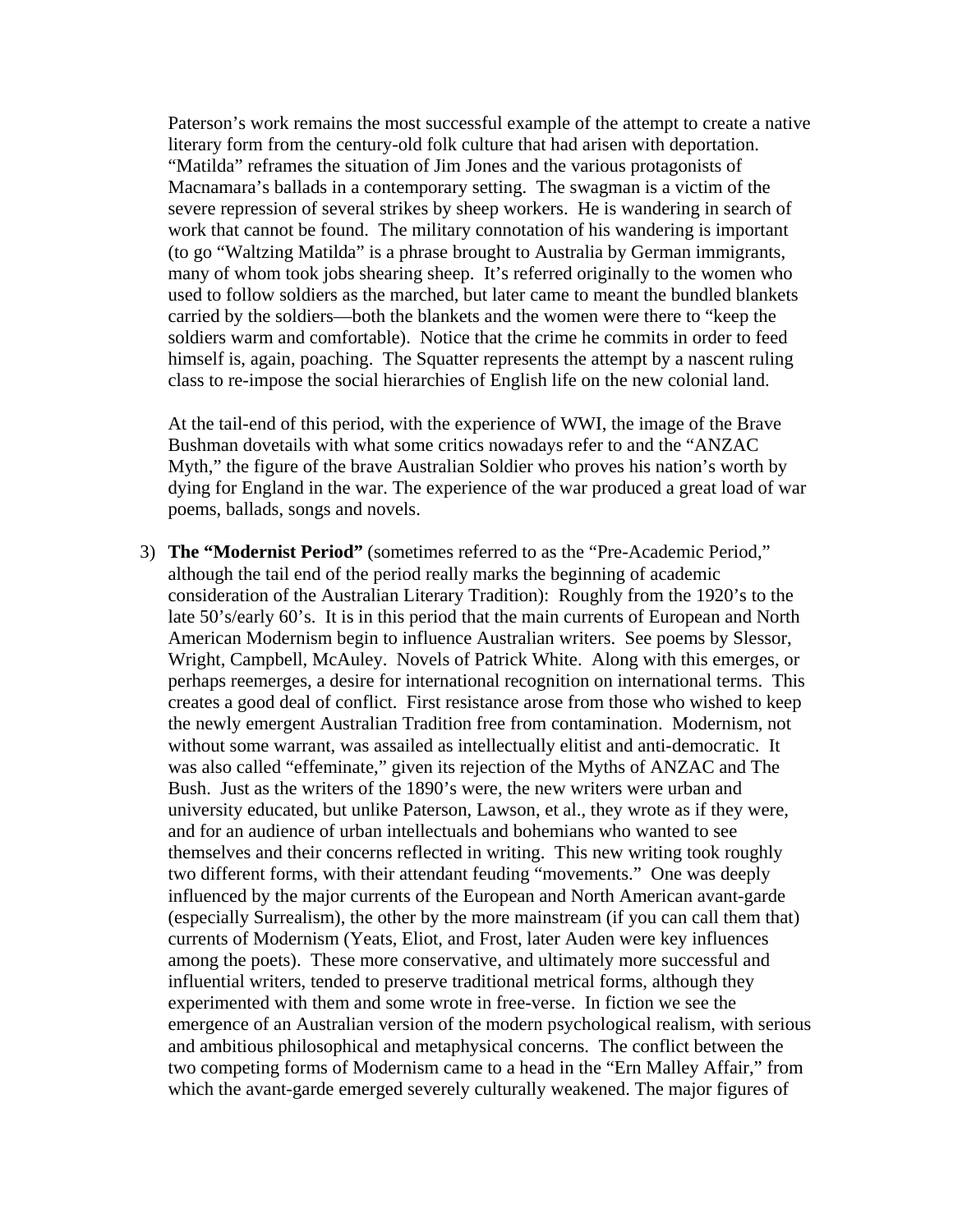this era emerged in the '30's and '40, some in the early '50's. Many are still active today, or have died recently and remain influential. Along with the emergence of an intellectually informed modernist literature came the beginnings of academic study of what was now being called an "Australian Literary Tradition." Academic critics and scholars and writers within the urban intelligentsia began to reread the nature of the tradition in light of Modernist ideas of literary value and in terms of Modern philosophy, especially existentialism. This allowed the recuperation of the myth of the Bush and of the realist fiction of the Federation Period. These could now be seen as deeply existential explorations of the limits of human will as it asserts itself on the material world and tries to construct a meaningful existence for itself in wake of the rejection of traditional myths and values. The novels of Patrick White, especially *The Tree of Man*, were of decisive importance. For the first time we also see the construction of a substantial literary canon (determined by these modernist notions of aesthetic value and amenability to philosophical interpretation).

4) **The period that doesn't really have a name (yet):** from the mid-60's to the present. There is much disagreement about the various sub-phases of the most recent period, but it's marked by the emergence of Australian Literature as a subject in university curricula and research projects, by the emergence of a significant Literature in English by Aboriginal writers and by various immigrant groups, and by the reinterpretation of "the tradition" and its meaning from the perspective of various academic critical theories (in particular, those that have arisen from Feminism, "Cultural Studies" in general, and from theories of "Post-Colonialism," etc.). See poems by Porter, Murray, Oodgeroo, and Lionel Fogarty (more about these last two, below). As research has been done on the earlier periods, the canon has been revised and substantially expended by the inclusion of lost works by women writers (especially in the  $19<sup>th</sup>$  Century, but also of the early  $20<sup>th</sup>$ ). Also forgotten early "nationalist" works by writers like Harpur have been rediscovered and study, and greater attention is being paid to popular forms, both of the earlier periods (for example the newspaper verse of the  $19<sup>th</sup>$  Century) and of contemporary popular and genre writers.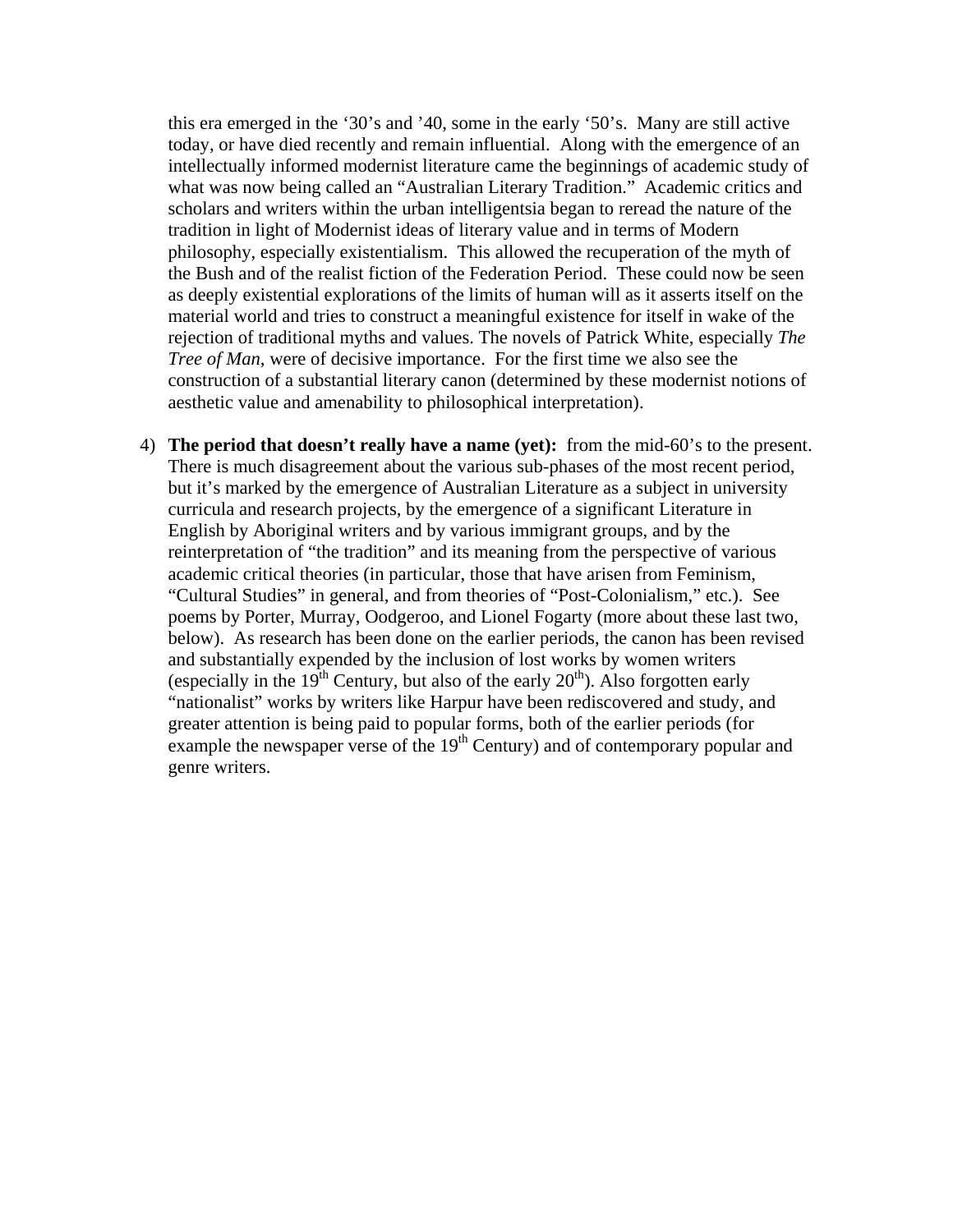# **On Aboriginal Writing/ Indigenous "Texts:"**

The subject is extremely complex, but it might be helpful to outline just what we're actually talking about when we say "Aboriginal Writing."

- 1) *Aboriginal oral "literatures," symbol systems, and ritual song:* as we've already seen, much of this for various reasons remains inaccessible to those outside of the few intact aboriginal communities that survive. Beginning in the late  $19<sup>th</sup>$  Century, some of this material has, however, been translated and/or adapted by white anthropologists, folklorists, poets, and fiction writers. These texts now constitute a substantial body of written, literary material in the English language. These translations and adaptations have often been included literary anthologies. They remain controversial, but it has been common among the recent generation of Aboriginal authors working in English to see these translations as source material for the creation of a distinctly Aboriginal English Literary Tradition. Mudrooroo has argued that these texts, especially the long Dreamtime narrative "poems," should be thought of as source poems, and that they should be used in the creation of new literary works the way that texts like those of Homer have for so long been used in the West (that is to say, as founding texts, sources of forms, narrative materials, and symbols).
- 2) *Written Aboriginal Texts:*
	- a) *In the original languages:* There is very little of this exists. Part of the problem for such endeavors is the fact that so many Aboriginal Languages exist, and that so many have very small speaking populations, let alone literate ones. Publication is unlikely and readership would be small and local. There is no Aboriginal "lingua Franca," aside from English. Therefore any literature that tries to address itself to any sort of organized "pan-aboriginal" consciousness must be in English. Should the practice, however, come to thrive, it could constitute the beginnings of an actual literate stage in the development of the aboriginal cultures that survive.
	- b) *In English and in "Aboriginal English:"* 
		- 1) Early petitions written by members of Aboriginal communities literate in English for the purpose of addressing requests or grievances to the white authorities. There are seen by many today as the root of all English Writing by aboriginal peoples. It still remains an determinative form of address in poetry, fiction, and autobiographical narratives, particularly in the sense that many of these petitions began with autobiographical accounts or with accounts of particular events in the experience of the aboriginal community. Autobiography and complain still remain the dominant modes in the literature of Aboriginal peoples.
		- 2) Modern Aboriginal Literature as it has emerged since the 1960's